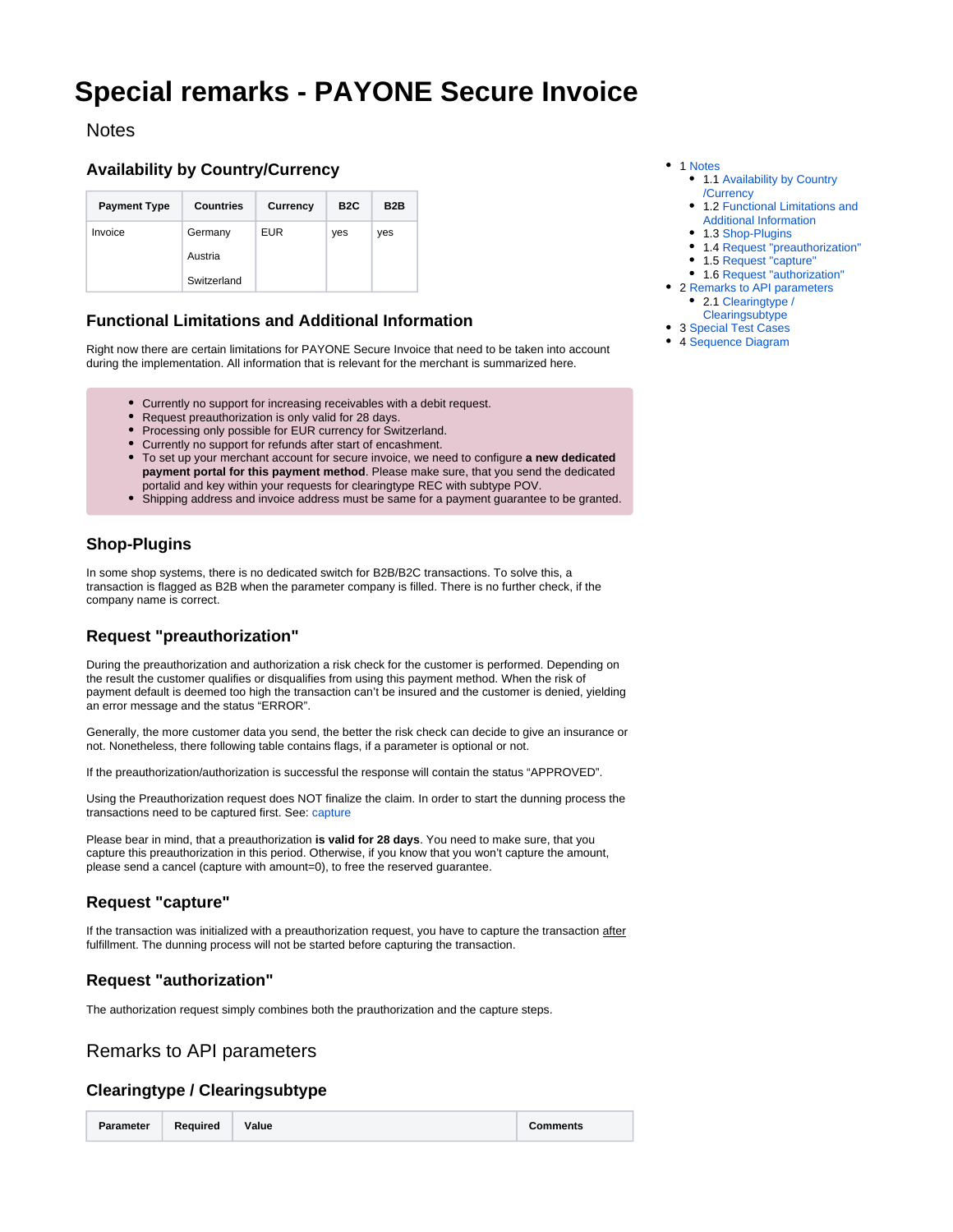| clearingtype<br>$\ddot{}$        | FormatLIST              |                                                                                                                                                                                            |                                                                                                                                                                                                                                                                                                                                                                                                                                               | fixed value "rec"                                                                                                                               |  |
|----------------------------------|-------------------------|--------------------------------------------------------------------------------------------------------------------------------------------------------------------------------------------|-----------------------------------------------------------------------------------------------------------------------------------------------------------------------------------------------------------------------------------------------------------------------------------------------------------------------------------------------------------------------------------------------------------------------------------------------|-------------------------------------------------------------------------------------------------------------------------------------------------|--|
|                                  |                         | value                                                                                                                                                                                      | Comment                                                                                                                                                                                                                                                                                                                                                                                                                                       | <b>Description / Comments</b>                                                                                                                   |  |
|                                  | elv                     | Debit<br>payment                                                                                                                                                                           | According to the new<br>regulation on the transfer of<br>funds<br>(Geldtransferverordnung)<br>address data (name, street,<br>zip, city) is mandatory for<br>cross border bank transfers<br>(EEA / EWR), e.g.: CH, SM,<br>MC, PM, JE, GG. This is<br>mandatory from 2017-11-19.<br>Please use request<br>"updateuser" to update<br>customers address data.<br>This means that the whole<br>address for bank transfers<br>needs to be provided. |                                                                                                                                                 |  |
|                                  | cc                      | Credit card                                                                                                                                                                                |                                                                                                                                                                                                                                                                                                                                                                                                                                               |                                                                                                                                                 |  |
|                                  |                         | rec                                                                                                                                                                                        | Invoice                                                                                                                                                                                                                                                                                                                                                                                                                                       |                                                                                                                                                 |  |
|                                  | cod                     | Cash on<br>delivery                                                                                                                                                                        | not allowed for<br>vauthorization,<br>createaccess, updateaccess                                                                                                                                                                                                                                                                                                                                                                              |                                                                                                                                                 |  |
|                                  |                         | vor                                                                                                                                                                                        | Prepayment                                                                                                                                                                                                                                                                                                                                                                                                                                    | not allowed for<br>vauthorization,<br>createaccess, updateaccess                                                                                |  |
|                                  |                         | sb                                                                                                                                                                                         | Online Bank<br>Transfer                                                                                                                                                                                                                                                                                                                                                                                                                       | not allowed for<br>vauthorization,<br>createaccess, updateaccess                                                                                |  |
|                                  |                         | wlt                                                                                                                                                                                        | e-wallet                                                                                                                                                                                                                                                                                                                                                                                                                                      | not allowed for<br>vauthorization,<br>createaccess, updateaccess                                                                                |  |
|                                  |                         | fnc                                                                                                                                                                                        | Financing                                                                                                                                                                                                                                                                                                                                                                                                                                     | not allowed for<br>vauthorization,<br>createaccess, updateaccess                                                                                |  |
|                                  |                         | csh                                                                                                                                                                                        | Cash or<br>Hybrid<br>Payments                                                                                                                                                                                                                                                                                                                                                                                                                 | not allowed for<br>vauthorization,<br>createaccess, updateaccess                                                                                |  |
| clearingsubty<br>$\ddot{}$<br>рe |                         | Only valid with "clearingtype=rec". Used for PAYONE<br>Secure Invoice.<br>FormatLIST                                                                                                       |                                                                                                                                                                                                                                                                                                                                                                                                                                               | fixed value "POV"                                                                                                                               |  |
|                                  | <b>Comment</b><br>Value |                                                                                                                                                                                            |                                                                                                                                                                                                                                                                                                                                                                                                                                               |                                                                                                                                                 |  |
|                                  |                         | <b>POV</b>                                                                                                                                                                                 |                                                                                                                                                                                                                                                                                                                                                                                                                                               | PAYONE secure purchase on invoice                                                                                                               |  |
| company                          | o                       | Company name of customer; The company name is<br>optional if lastname is used, i.e.: you may use<br>• "company"<br>• or "lastname"<br>• or "firstname" plus "lastname"<br>FormatCHAR (250) |                                                                                                                                                                                                                                                                                                                                                                                                                                               | If the company name<br>is set the transaction<br>will be considered<br>B2B. There is no<br>further check, if the<br>company name is<br>correct. |  |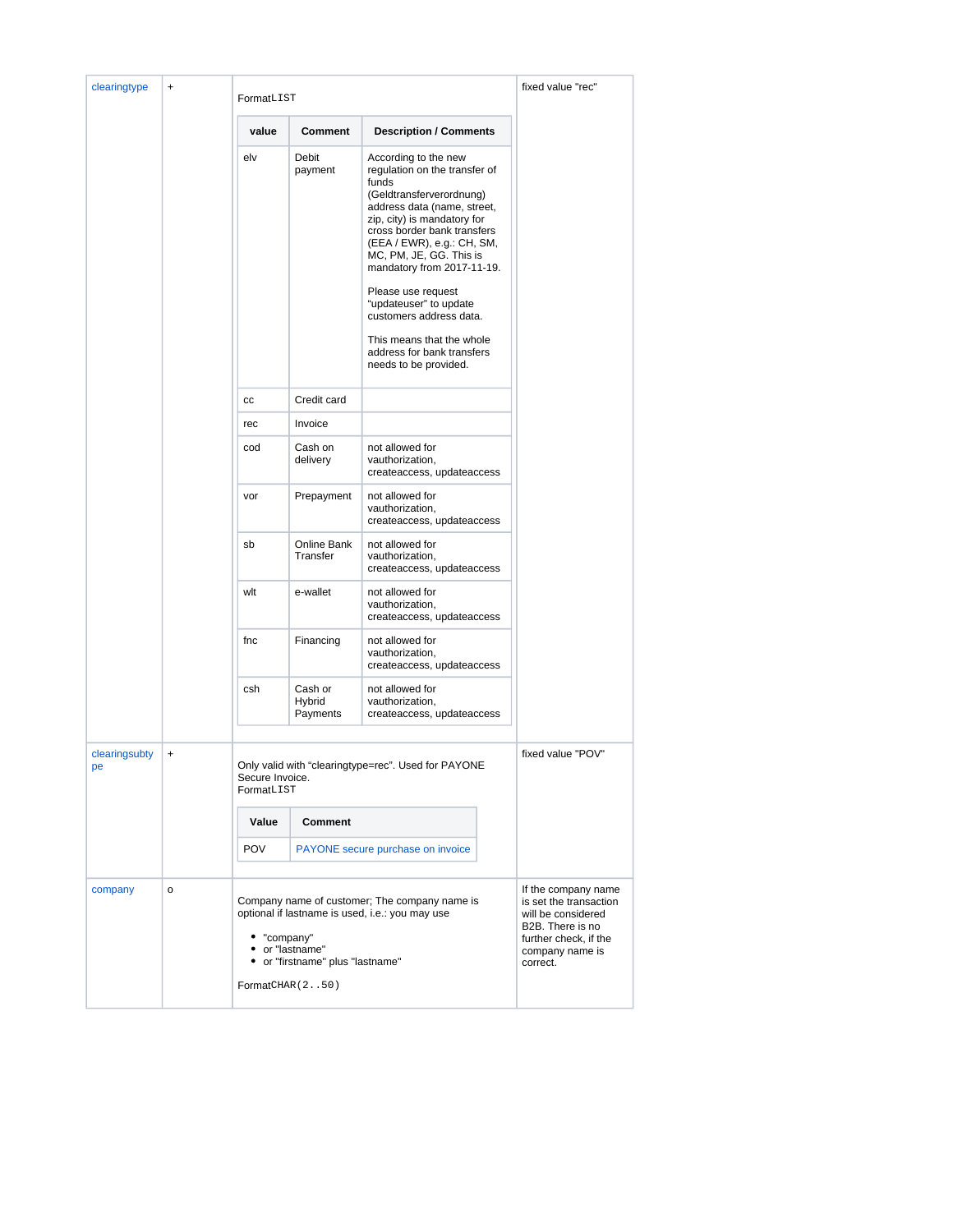| businessrelati<br>on |           | Value specifies business relation between merchant and<br>customer<br>FormatLIST                                                                                               |                       |                                         | Not mandatory by<br>now, but strongly<br>recommended to be<br>used.                      |  |
|----------------------|-----------|--------------------------------------------------------------------------------------------------------------------------------------------------------------------------------|-----------------------|-----------------------------------------|------------------------------------------------------------------------------------------|--|
|                      |           | Comment<br>value                                                                                                                                                               |                       |                                         | Please use<br>parameter                                                                  |  |
|                      |           | b2c                                                                                                                                                                            |                       | Indicates business to private customer  | "businessrelation" to s<br>pecify whether the<br>customer is a person<br>or a company.   |  |
|                      |           | b <sub>2</sub> b                                                                                                                                                               | (company)             | indicates business to business customer |                                                                                          |  |
|                      |           |                                                                                                                                                                                |                       |                                         | This identifier will<br>replace company as<br>b2b/b2c identifier in a<br>future version. |  |
| birthday             | $\circ$   | Date of birth of customer<br>FormatDATE(8), YYYYMMDDSamples20190101<br>19991231                                                                                                |                       |                                         | Mandatory for b2c<br>transactions.                                                       |  |
|                      |           |                                                                                                                                                                                |                       |                                         |                                                                                          |  |
| email                | $\ddot{}$ | email-address of customer<br>FormatCHAR (5254) Permitted SymbolsRFC 5322                                                                                                       |                       |                                         | Mandatory for POV.                                                                       |  |
| it[n]                | $\ddot{}$ | Parameter it <sup>[n]</sup> specifies the item type of a shopping cart<br>item.                                                                                                |                       |                                         | Mandatory for POV.                                                                       |  |
|                      |           | FormatLIST Array                                                                                                                                                               |                       |                                         |                                                                                          |  |
|                      |           | Array elements [n] starting with [1]; serially numbered;<br>max [400]                                                                                                          |                       |                                         |                                                                                          |  |
|                      |           | it[n]                                                                                                                                                                          | <b>Comments</b>       |                                         |                                                                                          |  |
|                      |           | goods                                                                                                                                                                          | Goods                 |                                         |                                                                                          |  |
|                      |           | shipme<br>nt                                                                                                                                                                   | Shipping<br>charges   |                                         |                                                                                          |  |
|                      |           | handling                                                                                                                                                                       | Handling fee          | • Not to be used with<br><b>PDT</b>     |                                                                                          |  |
|                      |           | voucher                                                                                                                                                                        | Voucher /<br>discount | Not to be used with<br><b>PDT</b>       |                                                                                          |  |
|                      |           |                                                                                                                                                                                |                       |                                         |                                                                                          |  |
| id[n]                | $\ddot{}$ | Product number, SKU, etc. of this item<br>FormatCHAR(132) Array                                                                                                                |                       | Mandatory for POV.                      |                                                                                          |  |
|                      |           | Array elements [n] starting with [1]; serially numbered;<br>max [400]<br>Permitted Symbols [0-9] [A-Z] [a-z] [<br>$() [] \}$ +-_#/:]                                           |                       |                                         |                                                                                          |  |
| pr[n]                | $\ddot{}$ | Unit gross price of the item in smallest unit! e.g. cent<br>FormatNUMERIC(10) max. 19 999 999 99Array<br>Array elements [n] starting with [1]; serially numbered;<br>max [400] |                       |                                         | Mandatory for POV.                                                                       |  |
|                      |           |                                                                                                                                                                                |                       |                                         |                                                                                          |  |
|                      |           |                                                                                                                                                                                |                       |                                         |                                                                                          |  |
| no[n]                | $\ddot{}$ | Quantity of this item<br>FormatNUMERIC(6) Array                                                                                                                                |                       | Mandatory for POV.                      |                                                                                          |  |
|                      |           | Array elements [n] starting with [1]; serially numbered;<br>max [400]                                                                                                          |                       |                                         |                                                                                          |  |